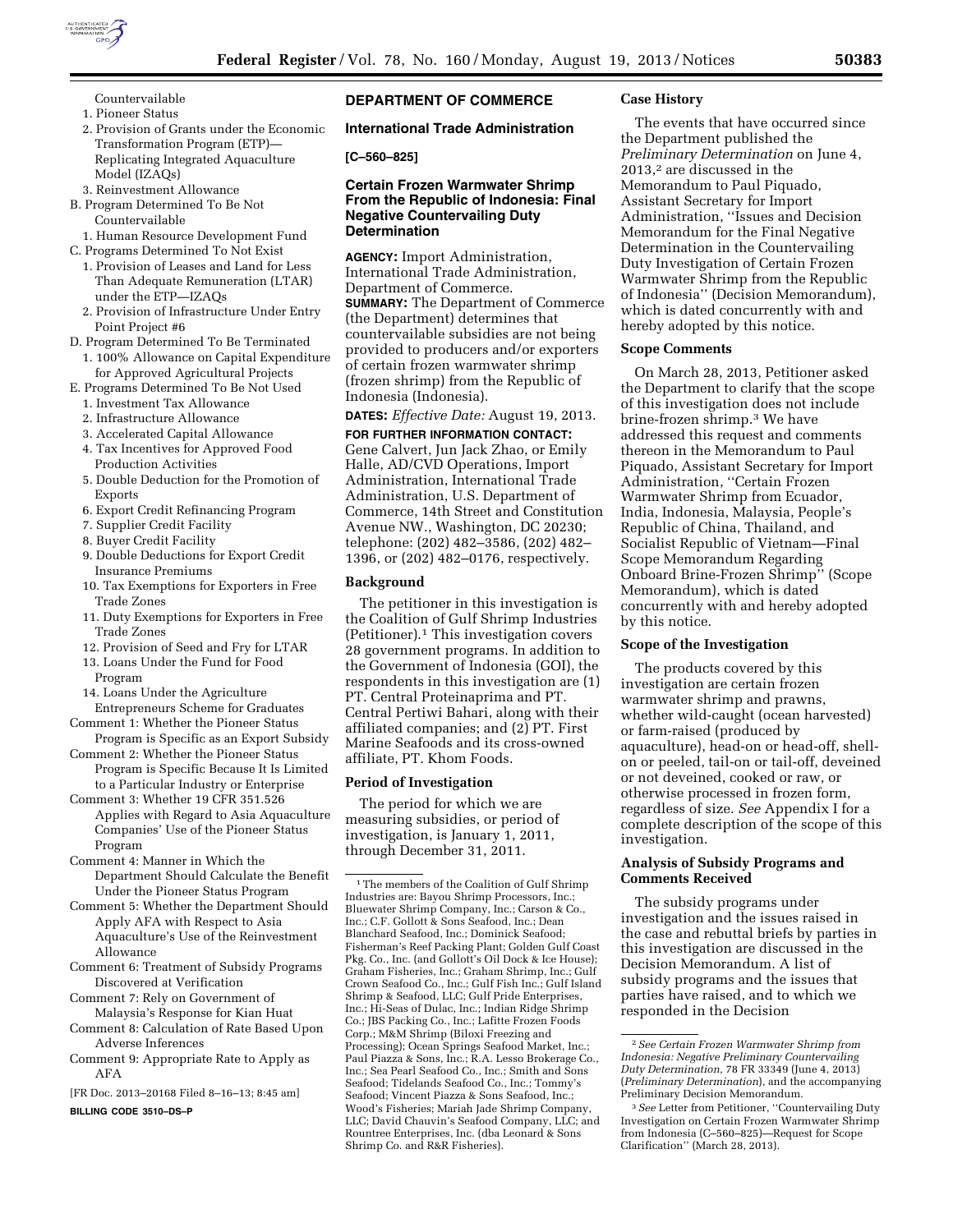Memorandum, is attached to this notice as Appendix II.

The Decision and Scope Memoranda are public documents and are on file electronically via IA ACCESS. IA ACCESS is available to registered users at *<http://iaaccess.trade.gov>* and in the Central Records Unit, room 7046 of the main Department of Commerce building. In addition, complete versions of the Decision and Scope Memoranda can be accessed directly on the Internet at *[http://www.trade.gov/ia/.](http://www.trade.gov/ia/)* The signed and the electronic versions of these memoranda are identical in content.

| Company                                                          | Subsidy rate<br>(percent) |
|------------------------------------------------------------------|---------------------------|
| PT. Central Pertiwi Bahari,<br>PT. Central<br>Proteinaprima Tbk. | 0.23 (de minimis)         |
| PT. First Marine Sea-<br>foods, PT. Khom Foods.                  | 0.27 (de minimis)         |
| All Others                                                       | 0.25 (de minimis)         |

For this final determination, we have calculated *de minimis* total net countervailable subsidy rates for the individually investigated producers/ exporters of the subject merchandise . The all others rate is also *de minimis.*  Therefore, we determine that countervailable subsidies are not being provided to producers and/or exporters in Indonesia with respect to frozen shrimp. Because we have reached a final negative determination, consistent with section 705(c)(2) of the Tariff Act of 1930, as amended (the Act), we are terminating this investigation.

In the *Preliminary Determination,* the total net countervailable subsidy rates for the individually examined respondents were *de minimis* and, therefore, we did not suspend liquidation.4 Because the rates for the respondents remain *de minimis,* we are not directing U.S. Customs and Border Protection to suspend liquidation of entries of subject merchandise.

# **International Trade Commission Notification**

In accordance with section 705(d) of the Act, we will notify the International Trade Commission of our determination.

# **Return or Destruction of Proprietary Information**

This notice serves as the only reminder to parties subject to administrative protective order (APO) of their responsibility concerning the return or destruction of proprietary information disclosed under APO in accordance with 19 CFR 351.305(a)(3).

Timely written notification of the return or destruction of APO materials, or conversion to judicial protective order, is hereby requested. Failure to comply with the regulations and terms of an APO is a violation that is subject to sanction.

This determination is issued and published pursuant to sections 705(d) and 777(i) of the Act.

Dated: August 12, 2013.

# **Paul Piquado,**

*Assistant Secretary for Import Administration.* 

#### **Appendix I**

### **Scope of the Investigation**

The products covered by this investigation are certain frozen warmwater shrimp and prawns, whether wild-caught (ocean harvested) or farm-raised (produced by aquaculture), head-on or head-off, shell-on or peeled, tail-on or tail-off,<sup>5</sup> deveined or not deveined, cooked or raw, or otherwise processed in frozen form, regardless of size.

The frozen warmwater shrimp and prawn products included in the scope, regardless of definitions in the Harmonized Tariff Schedule of the United States (HTSUS), are products which are processed from warmwater shrimp and prawns through freezing and which are sold in any count size.

The products described above may be processed from any species of warmwater shrimp and prawns. Warmwater shrimp and prawns are generally classified in, but are not limited to, the *Penaeidae* family. Some examples of the farmed and wild-caught warmwater species include, but are not limited to, whiteleg shrimp (*Penaeus vannemei*), banana prawn (*Penaeus merguiensis*), fleshy prawn (*Penaeus chinensis*), giant river prawn (*Macrobrachium rosenbergii*), giant tiger prawn (*Penaeus monodon*), redspotted shrimp (*Penaeus brasiliensis*), southern brown shrimp (*Penaeus subtilis*), southern pink shrimp (*Penaeus notialis*), southern rough shrimp (*Trachypenaeus curvirostris*), southern white shrimp (*Penaeus schmitti*), blue shrimp (*Penaeus stylirostris*), western white shrimp (*Penaeus occidentalis*), and Indian white prawn (*Penaeus indicus*).

Frozen shrimp and prawns that are packed with marinade, spices or sauce are included in the scope. In addition, food preparations (including dusted shrimp), which are not 'prepared meals," that contain more than 20 percent by weight of shrimp or prawn are also included in the scope.

Excluded from the scope are: (1) Breaded shrimp and prawns; (2) shrimp and prawns generally classified in the *Pandalidae* family and commonly referred to as coldwater shrimp, in any state of processing; (3) fresh shrimp and prawns whether shell-on or peeled; (4) shrimp and prawns in prepared meals; (5) dried shrimp and prawns; (6) canned warmwater shrimp and prawns; and (7) certain ''battered shrimp'' (see below).

''Battered shrimp'' is a shrimp-based product: (1) That is produced from fresh (or thawed-from-frozen) and peeled shrimp; (2) to which a ''dusting''' layer of rice or wheat flour of at least 95 percent purity has been applied; (3) with the entire surface of the shrimp flesh thoroughly and evenly coated with the flour; (4) with the non-shrimp content of the end product constituting between four and 10 percent of the product's total weight after being dusted, but prior to being frozen; and (5) that is subjected to individually quick frozen (''IQF'') freezing immediately after application of the dusting layer. When dusted in accordance with the definition of dusting above, the battered shrimp product is also coated with a wet viscous layer containing egg and/or milk, and par-fried.

The products included in the scope of this investigation are currently classified under the following HTSUS subheadings: 0306.17.00.03, 0306.17.00.06, 0306.17.00.09, 0306.17.00.12, 0306.17.00.15, 0306.17.00.18, 0306.17.00.21, 0306.17.00.24, 0306.17.00.27, 0306.17.00.40, 1605.21.10.30 and 1605.29.10.10. These HTSUS subheadings are provided for convenience and for customs purposes only and are not dispositive, but rather the written description of the scope is dispositive.

# **Appendix II**

#### **Issues and Decision Memorandum**

# I. Summary

- II. Background
- III. Subsidy Valuation Information A. Period of Investigation
	- B. Allocation Period
	- C. Attribution of Subsidies
	- D. Application of Section 771B of the Act
- E. Denominators
- F. Loan Benchmarks and Discount Rate Benchmarks for Allocating Non-Recurring Subsidies
- IV. Analysis of Programs
- A. Programs Determined To Be Countervailable
- 1. Export Financing from the Indonesia Export-Import Bank
- 2. Article 31E Income Tax Reduction
- B. Programs Determined To Be Not Countervailable
- 1. Import Duty Exemptions for Raw Materials Imported into Bonded Zones
- 2. VAT Exemptions for Raw Materials and Equipment Imported into Bonded Zones
- 3. VAT Exemptions for Purchases of Fish Feed
- C. Programs Determined To Have Been Not Used By Respondents or To Not Confer a Benefit During the POI
- 1. Import Duty Exemptions for Equipment Imported into Bonded Zones
- 2. Debt Forgiveness from the Government of Indonesia
- 3. Government Provision of Loans to the Indonesian Fishing and Aquaculture Sector
- 4. Government Loans to the Indonesian Fishing and Aquaculture Sector through Bank Rakyat Indonesia
- 5. Government Provision of Electricity to the Indonesian Fishing and Aquaculture Sector for LTAR

<sup>4</sup>*See Preliminary Determination,* 78 FR 33349.

 $^{\rm 5\, \prime\prime}$  Tails'' in this context means the tail fan, which includes the telson and the uropods.